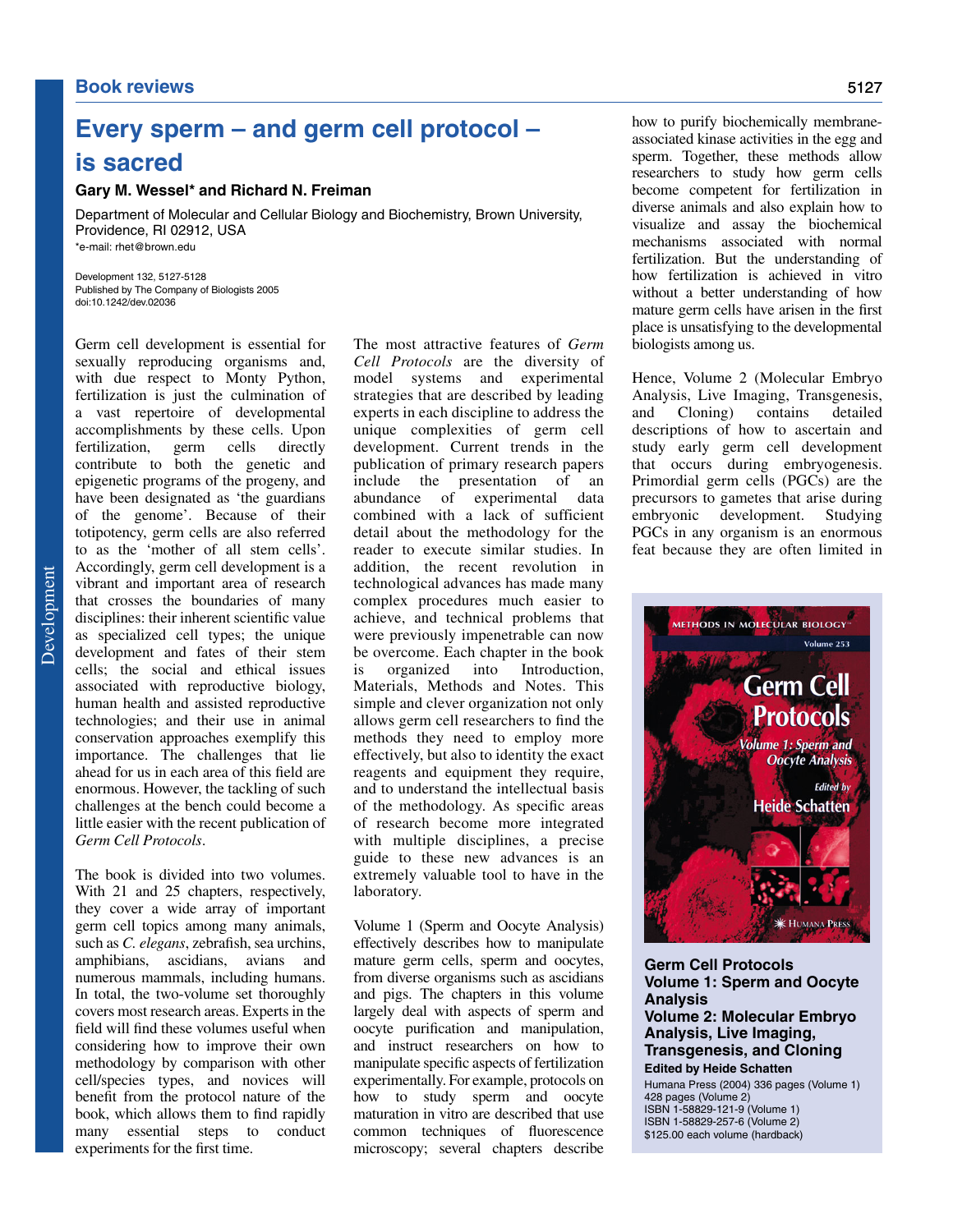number and difficult to identify. The combined recent advances in imaging, transgenesis and stem cell technology have been used in many creative ways to visualize and manipulate the earliest aspects of germ cell development, PGC formation and migration. Chapter 1 of Volume 2, written by Hans Scholer and his associates, is a stellar example of the types of integrative methods that are being used to study germ-cell development. The use of various approaches, the detailed documentation of reagents and conditions, and descriptions of the wide-ranging effects of these approaches ensure that the reader will be able to take this work to the next level of understanding and application. In addition, many of the other chapters describe intricate nuclear cloning methods that are key to understanding how germ cells are programmed and reprogrammed for development, and how totipotency is achieved and manipulated. Overall, the protocols within Volume 2 guide researchers on how to use sophisticated tools in order to understand the molecular and cellular basis of the<br>earliest events in germ cell events in germ cell development.

Despite the strengths that this set has to offer, several shortcomings could be considered when updating future volumes. With all the genomic resources and genome data that are now available for several of the organisms covered in this book, it is unfortunate that a significant presentation of such resources is missing here. We could envision at least two chapters on the genomic resources and databases that are available to the community, and on how researchers can integrate bioinformaticsbased approaches with the biochemical and cellular protocols currently discussed in these volumes. A table of antibody/reagent/cell line resources would be useful to assist readers with identifying and obtaining essential elements for their work. As the germ cell is a cell type that, in some species, is synonymous with rarity, a greater availability of community resources is important if the field is to make rapid and efficient progress.

Although we realize that these volumes are intended to be protocols, chapters do sometimes suffer from a lack of comparison to or integration with each other, or even a lack of cross-referencing. As a result, they often appear to stand

alone and sometimes to lack the 'big picture' that is important for a first-time user of a protocol. The protocols are also generally just that – methodology. Although chapters end with a 'Notes' section, which contains helpful tidbits about each protocol discussed, little is presented by way of troubleshooting or explaining why one approach is used instead of another, or the consequences of using alternatives. It is often these types of discussions that make a protocol dynamic and that contribute to improvements by other investigators. Several chapters could also be enhanced with figures or diagrams to help the reader understand the protocol better, or to see sample outcomes from the documented steps. In the chapters that are well illustrated, the illustrations largely take the form of black and white photos, which do not portray the richness of the cell type when viewed under the microscope.

Overall, both volumes of *Germ Cell Protocols* have widespread appeal, from basic developmental biologists, to veterinarians and to human clinicians, and will become a highly valuable resource in our respective laboratories.

## **Developmental hematopoiesis from fly to human**

#### **Marella de Bruijn**

MRC Molecular Haematology Unit, Weatherall Institute of Molecular Medicine, John Radcliffe Hospital, Oxford OX3 9DS, UK e-mail: marella.debruijn@imm.ox.ac.uk

Development 132, 5128-5130 Published by The Company of Biologists 2005 doi:10.1242/dev.02047

Developmental hematopoiesis is an exciting multi-disciplinary field at the crossroads of developmental biology, hematopoiesis, stem cell biology and genetics. This field began nearly a century ago with detailed observations on the formation of the first blood cells, the primitive erythrocytes, in the yolk sac of the developing chicken embryo, and it has incorporated many new scientific techniques and adopted alternative model organisms throughout its history. More recently, the intense focus on the clinical potential of stem cells has underscored the importance of understanding the developmental origins of the hematopoietic system and has encouraged research in this area. In this rapidly moving field, *Developmental Hematopoiesis: Methods and Protocols* is a timely book that provides a comprehensive overview of current methods and protocols available in developmental hematopoiesis. When I first saw this book advertised, I immediately ordered a copy for my lab. Yes, I do have a book fetish, but how could a group working in the field of developmental hematopoiesis do without a volume with such a promising title? I can now attest that this book is indeed worth its purchase price.

The editor, Margaret Baron, has put together a list of chapters covering an impressive breadth of topics contributed by recognized experts in developmental hematology. All the chapters start with a brief overview of their subject with references to the relevant literature or to other protocol books where appropriate; this is especially helpful to novices in the field. Most chapters contain in-depth coverage of the materials, protocols and potential pitfalls of the technique under discussion, while nuggets of wisdom are found in the 'Notes' section at the end of each chapter. The latter are extra bits of valuable information of the type that usually do not make it into journal articles, and their inclusion in this volume gives the reader a sense of being taught on a one-to-one basis. For example, it is useful to be cautioned against injecting zebrafish embryos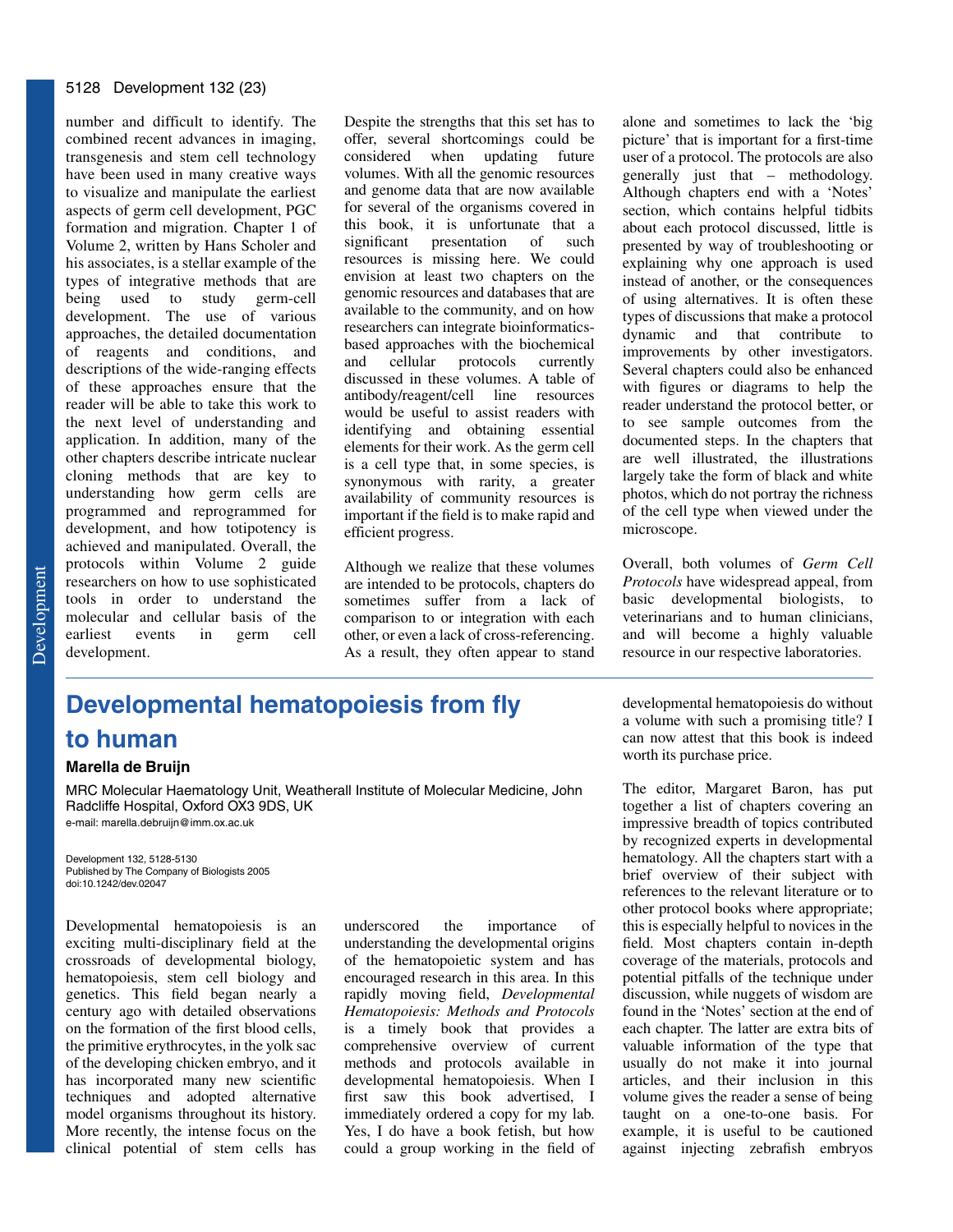through the yolk as this is sticky and will clog the needle, and to be warned not to attempt to isolate mouse epiblast and visceral endoderm from more than four litters at once to avoid having explants sit around for too long before culture.

The book is divided into four sections. The first section provides an overview of the genetic approaches that are available in the mouse model for studying the molecular mechanisms of developmental hematopoiesis. The second part deals with mouse transplantation models and their analyses. Experimental assays in various model organisms ranging from *Drosophila* to human, rightfully take up the largest part of the book (327 out of the 480 pages). This allocation probably reflects the growing realization that the overall molecular mechanisms that drive hematopoiesis in ontogeny are well conserved between species, and that important insights can perhaps be more readily obtained from non-mammalian model systems. The last section provides an in-depth discussion of recent functional genomic approaches to the study of hematopoietic stem cell biology, with a special focus on the stem cell niche. Together, the chapters in these sections provide a good overview of the experimental approaches available in the different model organisms. Although there is some unavoidable overlap between chapters, this is not a problem because it more frequently results in the conveyance of additional information than in exact duplication.

It is not surprising that the majority of the experimental protocols presented in this book relate to the mouse model, as this is the most widely used system in which to study developmental hematopoiesis. The strengths of the mouse model (apart from it being mammalian) include the availability of antibodies for the identification and purification of different classes of hematopoietic stem, progenitor and mature blood cells; the variety of in vitro and in vivo functional assays; the availability of genetics and genomics; and the existence of in vitro embryonic stem (ES) cell culture systems that recapitulate the earliest events in embryonic blood cell formation. All these aspects and more are addressed in the current volume. There is an overview of knockout, knock-in and transgenic

strategies in mice, from which one can choose the best approach to study the hematopoietic role of a gene of interest. Another chapter explains the complex mouse breeding strategies required to identify quantitative trait loci involved in hematopoietic stem cell (HSC) biology. Several chapters comprehensively address the isolation and manipulation of (pre-) hematopoietic tissues, including the epiblast, yolk sac, the para-aortic splanchnopleura/aortagonad-mesonephros region, liver and thymus, from different developmental stages of mouse embryos for functional analysis. These tissues, or HSCs purified from them, can be assayed for their



**Developmental Hematopoiesis: Methods and Protocols Edited by Margaret H. Baron** Humana Press (2004) 480 pages ISBN 1-58829-296-7 \$135.00 (hardback)

hematopoietic potential in vitro in, for example, hematopoietic induction assays (epiblast), colony-forming assays in culture, whole-explant cultures on stromal cell lines that support hematopoiesis, fetal thymus organ cultures and a derivative thereof that allows for the analysis of the lineage potential of single cells, and in vivo in transplantation assays to monitor HSC potential in hematopoietic and vascular lineages. The common techniques for adoptive transfer into adult recipients are not addressed in detail in this book, as these protocols are well established and described in detail in a previous volume of this series. This book does, however, offer instructive protocols for the lesser known, but equally important, neonatal and in utero transplantation strategies. For those preferring cell models over embryos, there are detailed protocols for the hematopoietic and vascular differentiation of mouse ES cells, and for the inducible expression of transgenes in ES cells. Methods are also presented for the in vitro expansion of primary multipotent and erythroid progenitors from mouse fetal liver or human cord blood for biochemical and other analyses that require larger cell numbers. Finally, two detailed chapters on imaging describe a whole-mouse-embryo culture system for studying the onset of hematopoiesis in the yolk sac and a procedure to follow the fate of individual hematopoietic cells in vitro, including information on the optimal filters to use for detecting GFP, CFP, YFP and RFP, singly and multiply.

The human system is represented in two chapters: one on the analysis of hematopoietic sites and cells in the human embryo; and one on the generation of hematopoietic cells from human ES cells, which may have important implications for future therapies. For most investigators, the use of early human embryos will not be a possibility, but the detailed description is helpful in highlighting the differences between the human and the mouse model, and in appreciating the difficulties in human embryo research.

The non-mammalian model organisms covered in the book are the chicken, *Xenopus*, zebrafish and the fruit fly *Drosphila melanogaster*. The chicken embryo has a longstanding history in developmental hematopoiesis. Seminal experiments on the developmental origins of the hematopoietic system were performed in this species, as its accessibility and flat morphology make it well suited for the grafting experiments described in *Developmental Hematopoiesis*.

*Xenopus*, zebrafish and *Drosophila* all produce large numbers of offspring that develop externally. The unique feature that made *Xenopus* a valuable model organism for developmental hematopoiesis is the clear spatial separation of primitive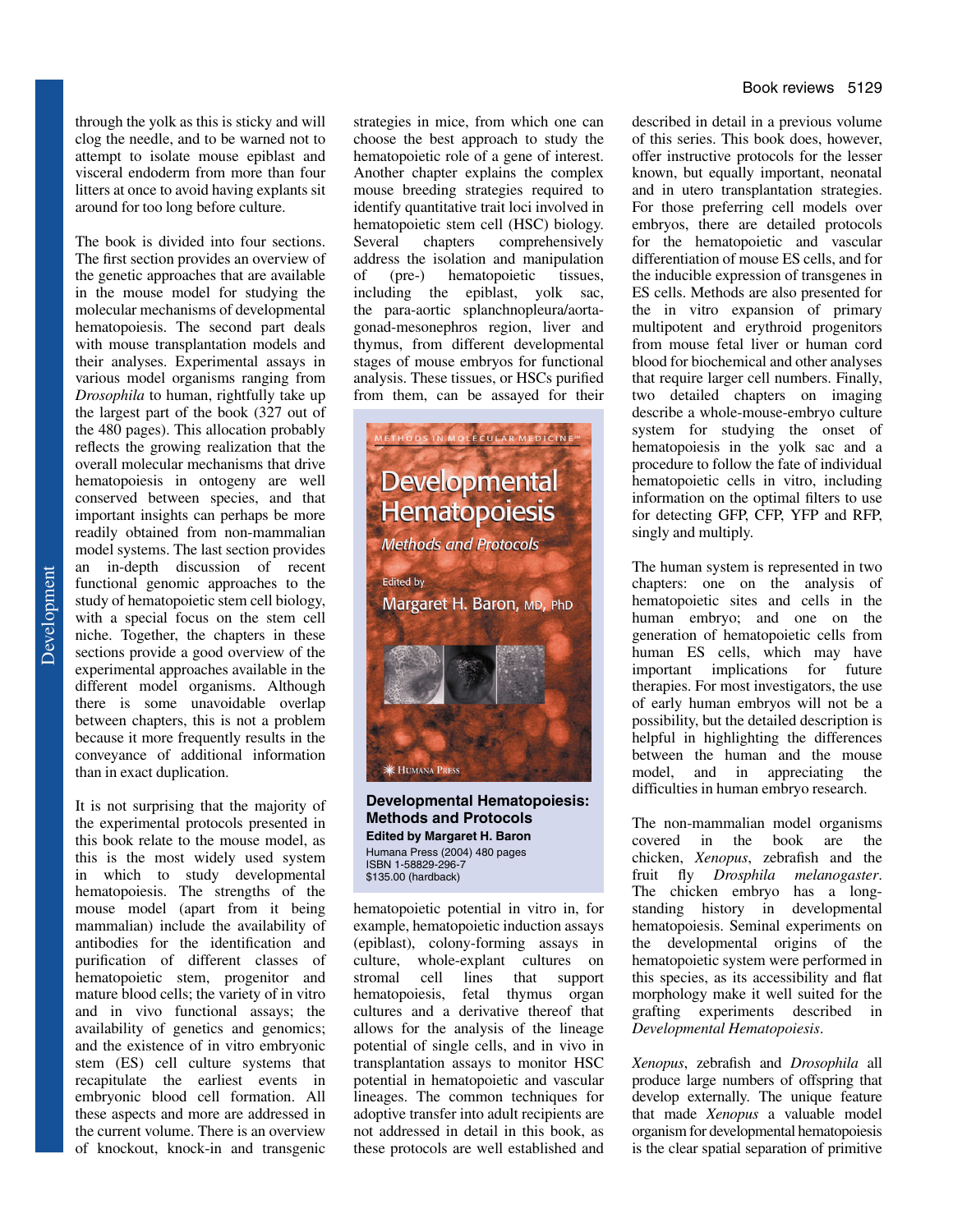#### 5130 Development 132 (23)

and definitive hematopoiesis, which takes place in the ventral blood islands and dorsal lateral plate mesoderm, respectively. This spatial separation allows for the detailed analysis of the developmental origin of these two distinct cell populations. Two alternative approaches to map the hematopoietic fate of pre-gastrulation embryonic regions – and how to interfere with this – are discussed in detail. In addition, similar to the chicken, the externally development of the embryos makes it possible to perform grafting experiments to examine the hematopoietic potential of various mesodermal tissues, and detailed protocols for this type of experiments are provided.

The power of genetics in zebrafish and *Drosophila* make these the model organisms of choice in, for example, high-throughput genetic screening. Among the strengths of the zebrafish model are the relatively short generation time, the transparency and accessibility of its embryos, and the presence of a 'complete' hematopoietic system with myeloid and lymphoid cell lineages. Two excellent chapters describe the basic techniques for the manipulation and analysis of hematopoiesis in the zebrafish embryo by in situ hybridization, (transient) transgenesis, morpholinomediated knock down of genes of interest and imaging of live embryos.

Although the hematopoietic system in *Drosophila* is limited to myeloid-like cell lineages, studies into the embryonic development of these cells have revealed a remarkable conservation of the molecular players required at the onset of hematopoiesis between *Drosophila* and vertebrate species. The detailed chapter on how to analyze hemocyte

development by in situ hybridization and immunohistochemistry will be helpful to those of us who wish to make use of fruit fly genetics to identify novel players in developmental hematopoiesis.

Overall, *Developmental Hematopoiesis: Methods and Protocols* more than meets its aim to be a resource for students, post-docs and more experienced investigators interested in the origins of hematopoiesis. Although personal training might still be required to perform the more-complex experiments successfully, such as dissections of early embryos, in utero transplantation or injection of zebrafish/*Xenopus* embryos, the wealth of detail and information in the individual chapters make this book a valuable guide to our understanding and use of the available experimental strategies in this growing field.

# **Following Ariadne's thread in the labyrinth of mouse phenotypes**

### **Andras Nagy**

Samuel Lunenfeld Research Institute, Mount Sinai Hospital, Toronto, ON M5G 1X5, Canada e-mail: nagy@mshri.on.ca

Development 132, 5130-5132 Published by The Company of Biologists 2005 doi:10.1242/dev.02074

Because developmental biology and the use of the mouse in genetic studies have been my passion for the past two decades, my interest was immediately sparked when I laid eyes upon this book. The many years of using good old Mickey as a research tool has led to the widespread application of ever more sophisticated methods of creating genetic changes in the mouse, to, for example, follow cell behaviors, mark lineages and manipulate early developmental processes. Our final goal has always been to find phenotypes that can shed light on the intricate processes of normal development and – if something goes wrong – on disease processes. It was not surprising to see that both of the authors of this book are teaching at the Cold Spring Harbor course 'Molecular Embryology of the Mouse'. These yearly events, where mouse embryology and genome manipulation techniques are taught, are perhaps the most comprehensive learning opportunities for anyone interested in entering this exciting field. The next step in the process, however – following the tedious road of analyzing the phenotypes we have created – has thus far not been matched by any course or reference book. This new publication, *Mouse Phenotypes: A Handbook of Mutation Analysis*, is meant to fill this gap. The authors have chosen the motto of their book very well, quoting our much-admired 'mother' of mouse developmental genetics, Anne McLaren: 'A mouse without a phenotype is nonexistent'.

My journey through the chapters began with how to design a construct to generate mutations, and continued all the way to the completed analysis of complex and subtle phenotypes.

However, this book is not meant to be read straight through from page 1 to page 235. Neither is it a collection of independent compartments. Instead, the chapters are linked with a roadmap, and I am directed to the exact path relevant to my particular situation simply by answering a few key questions at each critical step. Clear signposts guide me through the jungle of methods and swamps of possible pitfalls, making sure that I spend my time and resources on the most relevant experiments. To make this book complete, it is sprinkled full with helpful hints and tips on how to avoid costly mistakes. If you were expecting to find protocols for how to perform various assays, you will be disappointed. However, you will soon realize that adding protocols would have been a mistake: they could not possibly be fitted into one book. Instead, the authors have taken a wise approach by providing references to literature on versatile hands-on protocols. Having said this, you may expect the book to be heavy on theoretical reading – wrong again! The layout provides an excellent overview, and the language is very pleasant and easy to read. The text is to the point, without too much history and with just enough background to make it comprehensive.

For a newcomer to the field of mouse genetics, this book is a must. Those who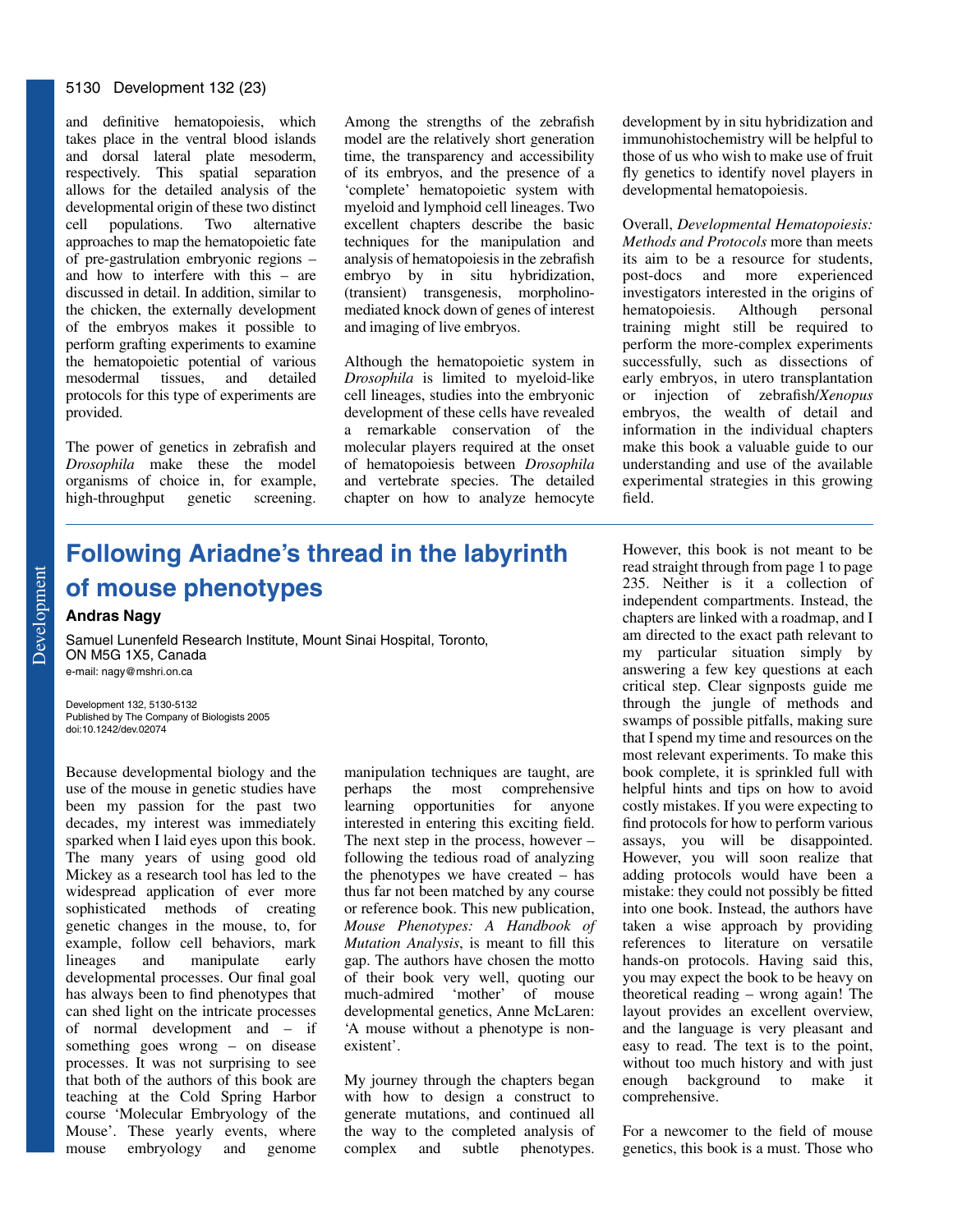have once burned their fingers in the process of mouse mutation analysis will get the feeling of 'oh yeah, now I know what I did wrong last time' and will be encouraged to go ahead and try again. For those of us who 'have been there, seen that', it offers a wealth of new ideas for alternate approaches. The third edition of *Manipulating the Mouse Embryo* (Nagy et al., 2003) is a logical companion to this book, and it is not surprising to see that many references are made to protocols that can be found there. The intention to keep the text 'clean' by avoiding references is good, but occasionally I got lost when searching for specific data. For example,<br>when looking for chromosomal when looking for chromosomal segments in the genome of the 129 mouse strain that might be difficult to target, or for the mutant variant of *tk* that does not cause male sterility, I am guided to Appendix 1. Once in the appendix, I find myself lost as to where to retrieve the information I am looking for.

The first two chapters contain the allimportant theory. The focus is on practical advice for making every project a success. First, it describes the various types of methods for generating mutants: chemical and X-ray induced mutagensis, gene-trap approaches, retroviral infections, transposons and classical transgenics. The second chapter gives a detailed analysis of the practical sides of gene targeting strategies, and lists the pros and cons of different methods. A step-by-step guide took me through the process, leaving out no important considerations. Positive and negative selection markers, how best to make a null allele, point mutations, conditional alleles and reporter 'knock-ins' are all discussed.

In the following two chapters, the time has come to actually make a mouse that carries a specific mutation. Because the most versatile (and therefore also often the most challenging) approach requires the use of embryonic stem (ES) cells, the generation of chimeras and germline transmission, these chapters heavily focus on these techniques. Here, I got answers to all those questions that often remain after I've read the literature, tried the assays and found that nothing seems to work. The authors describe the possible reasons as to why a genetargeting experiment might not be

working and suggest trouble-shooting techniques for tackling problems such as no correctly targeted clones, no chimeras, no offspring from chimeras or no germline transmission. Once a mutation has successfully been passed through the germline, the task of maintaining the mouse line begins, and this book offers detailed discussions of important topics, such as genetic background modifier effects, backcrossing schemes to obtain coisogenic lines, how to delete selection cassettes in vivo and special techniques for dealing with infertility phenotypes. The authors provide many useful suggestions for how to test for genetic



**Mouse Phenotypes: A Handbook of Mutation Analysis By Virginia E. Papaioannou and Richard R. Behringer** Cold Spring Harbor Laboratory Press (2005) 235 pages ISBN 0-87969-640-0 £45.00/\$80.00 (wire bound)

interactions and for redundancy between members of a gene family. I found only some minor omissions, such as the possible 'tricolor' phenotype of E14TG2 ES cell line chimeras (depending on the host embryo used to make them, the ES-derived fur is not always pale yellow), and I would have liked a more extensive discussion of embryo transfer as a means for rederiving pathogen-loaded lines.

Chapters 5 and 6 are the ones most readers will probably be looking for, as they discuss the analysis of phenotypes that manifest at pre- and postnatal stages. Also here are lots of practical tips for avoiding common mistakes, and for performing tricky analyses with very limited resources by using innovative simple techniques. One such example is how to reliably count and image the blastomeres in late pre-implantationstage embryos. The text is complete, covering important steps such as failure of the embryo to divide, hatch or implant (including in vitro assays for assessing the developmental potential of trophoblast and inner cell mass cells). The book then turns to looking at postnatal phenotypes. This section starts with a discussion of perinatal lethality and its possible causes, such as developmental delay, cranial nerve, cardiovascular, skeletal and diaphragm defects, and cleft palate. For each case, the authors offer advice on which organ system is likely to be affected, and on how to go about further and deeper analysis. With the same systematic precision, they take the reader on the quest of finding postnatal/pre-weaning phenotypes – both lethal and subtler ones. Finally, we arrive at the much dreaded 'no phenotype' finding. The authors point out quite correctly that there is no such thing – we just have not looked carefully enough! So, they give further advice on how to do a proper search by using, for example, neurological and behavioral tests, genetic background effects and environmental challenges.

Chapter 7 deals with dominant effects and offers advice on how to deal with the special challenges these situations may present in ES cells, chimeras and heterozygous offspring. Dominant reproductive problems are not forgotten, and the mechanisms behind both dominant and semi-dominant effects are discussed in detail, including haploinsufficiency, and mutations in Xlinked, Y-linked and imprinted genes.

The last chapter re-visits both Chapters 2 and 5 in that it deals with early lethal phenotypes. The usefulness of conditional and inducible alleles now becomes fully clear, and the book offers advice on how to test for and use these methods. The authors then describe sophisticated methods of using different kinds of chimeras as a means of rescuing and analyzing otherwise 'impossible to reach'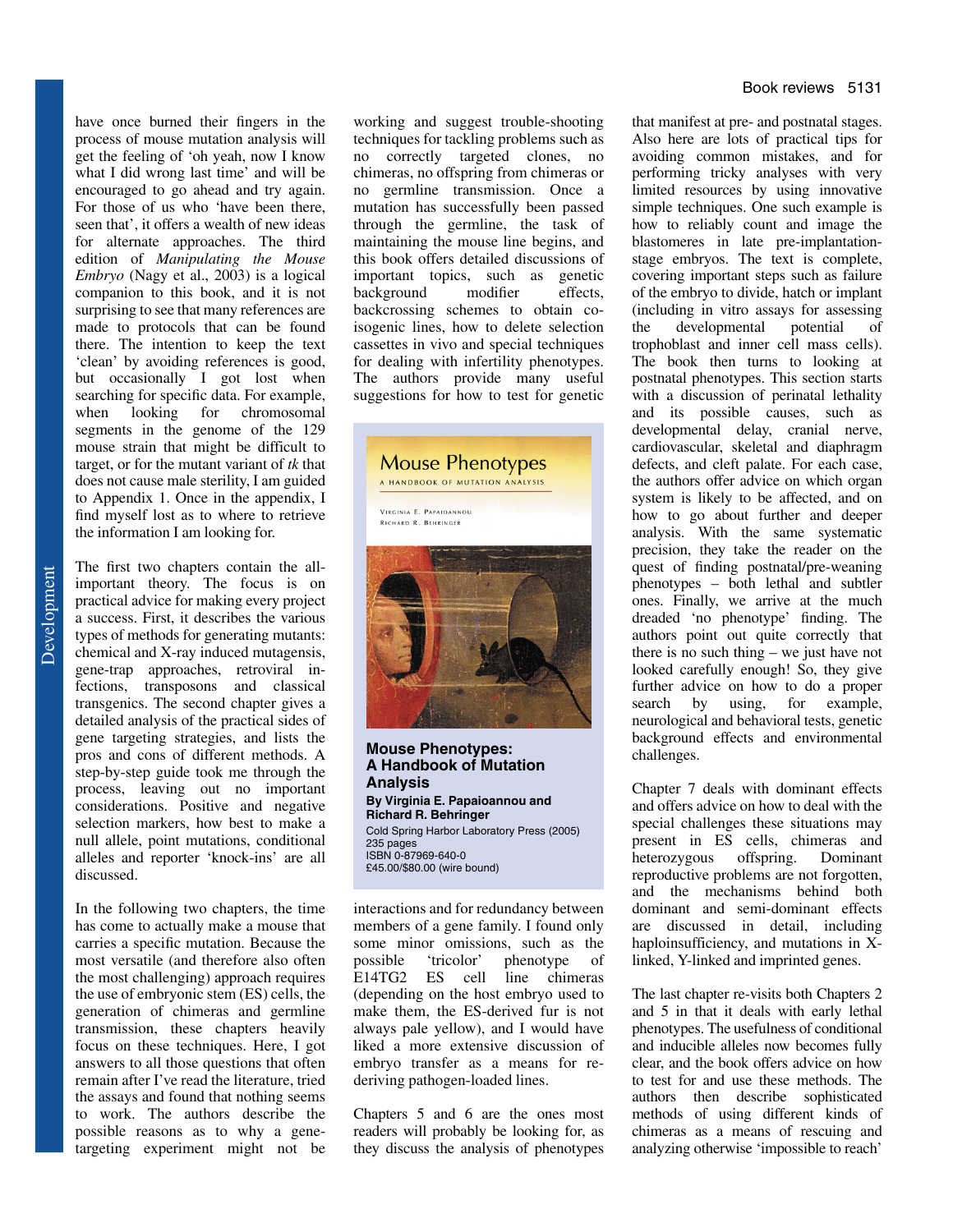#### 5132 Development 132 (23)

phenotypes, such as the use of tetraploid embryos in combination with ES cells. However, I was surprised that a discussion of the advantages of using F1 hybrid cell lines for this purpose is missing from this chapter.

Two very well-thought through appendices bring the book to an end. In the first, I can find useful literature and web-based resources; the second provides a list of published phenotype analyses that give good examples of the work that lies ahead for the reader.

It is not difficult to imagine why no author has thus far attempted to take the very ambitious challenge of writing a book such as this. Richard Behringer and Virginia Papaioannou have accomplished this task in a truly impressive manner. If you are a student or researcher entering the field of mouse genetics, the money you invest in acquiring this book will be worth every penny. The book will provide you with a guided tour of how to make the most complete analysis of every possible phenotype you may stumble upon. While holding onto the authors'

hands through this maze, you can rest assured that you will have exploited all available possibilities, while at the same time not having wasted energy on working towards dead ends. To put it simply, this book 'puts it all together'. It is truly a work we all have been waiting for!

#### **Reference**

**Nagy, A., Gertsenstein, M., Vintersten, K. and Behringer, R.** (2003). *Manipulating The Mouse Embryo: A Laboratory Manual*, 3rd edn. Cold Spring Harbor, NY: Cold Spring Harbor Laboratory Press.

## **An ambitious experiment**

#### **Richard Harland**

Department of Molecular and Cell Biology, University of California, Berkeley, CA 94720-3204, USA

e-mail: harland@socrates.berkeley.edu

Development 132, 5132-5133 Published by The Company of Biologists 2005 doi:10.1242/dev.02081

*Key Experiments in Practical Developmental Biology* details influential experiments in the field for undergraduate or postgraduate students to replicate in the laboratory class. The editors have set themselves an ambitious goal. Many of the experiments in this book are, as suggested by the editors, straightforward. For example, some of the crosses and phenotypic analyses described require care and good microscopes, but no tremendous manipulative skill. Students may be asked to set up a cross then determine, for example, the bristle numbers on a fly notum, or petals and sepals on an *Arabidopsis* flower. Of course, such experiments do require that one can obtain and maintain all the special strains that are cited. I had expected that the fly strains used in this book would be standard ones available from the Bloomington Stock Center; however, many are not, so presumably the authors of such chapters would need to provide them.

Beyond setting up the experiments, many of the techniques that are described here, although in standard use in a research lab (such as in situ hybridization to embryonic mRNAs), are still unreliable in a teaching lab. Perhaps the editors should have insisted that their authors use procedures that adapt well to undergraduate exercises. For example, the X-gal staining of *lac*Z reporter strains is a technique that usually works well, and it is exploited in this book in some instances. But even when *lac*Z reporter strains are available, such as those for studying early gene expression in blastoderm-stage fly embryos, the author of a particular chapter still suggests that in situ hybridization is used, without making clear the disadvantages of X-gal staining.

Beyond some of the genetic crosses and analyses, there are several well-designed and straightforward drug applications, such as the application of retinoids to amphibian limbs or to fish embryos, and some straightforward surgery or dissociation experiments. However, the chapters often turn to things that I cannot imagine trying with even a small class. Having taught both undergraduate lab courses and advanced classes in embryology at Cold Spring Harbor and the Marine Biological Laboratory at Woods Hole, I believe it would be rash to expect most of these experiments to be feasible in a university class setting. Even if a lab were well equipped with microscopes, manipulators and first-class facilities for a variety of animals, many of the manipulations are just plain difficult, and particularly so if there has been no

skilled demonstration beforehand. By all means, examine the fates of dissociated sea urchin blastomeres, but if any student can do a micromere transplant in an undergraduate class, the instructor should insist that they switch immediately to honors research. Even if a lab class can obtain growth factors to put onto beads, the technique of bead implantation into chick embryos takes considerable skill and practice, and the description in this book is no substitute for a demonstration; in inexperienced hands, these experiments have a negligible success rate. Of course, one wants students to gain insights into the nature of



#### **Key Experiments in Practical Developmental Biology Edited by Manuel Marí-Beffa and Jennifer Knight**

Cambridge University Press (2005) 398 pages ISBN 0-521-83315-9 £65.00/\$100.00 (hardback)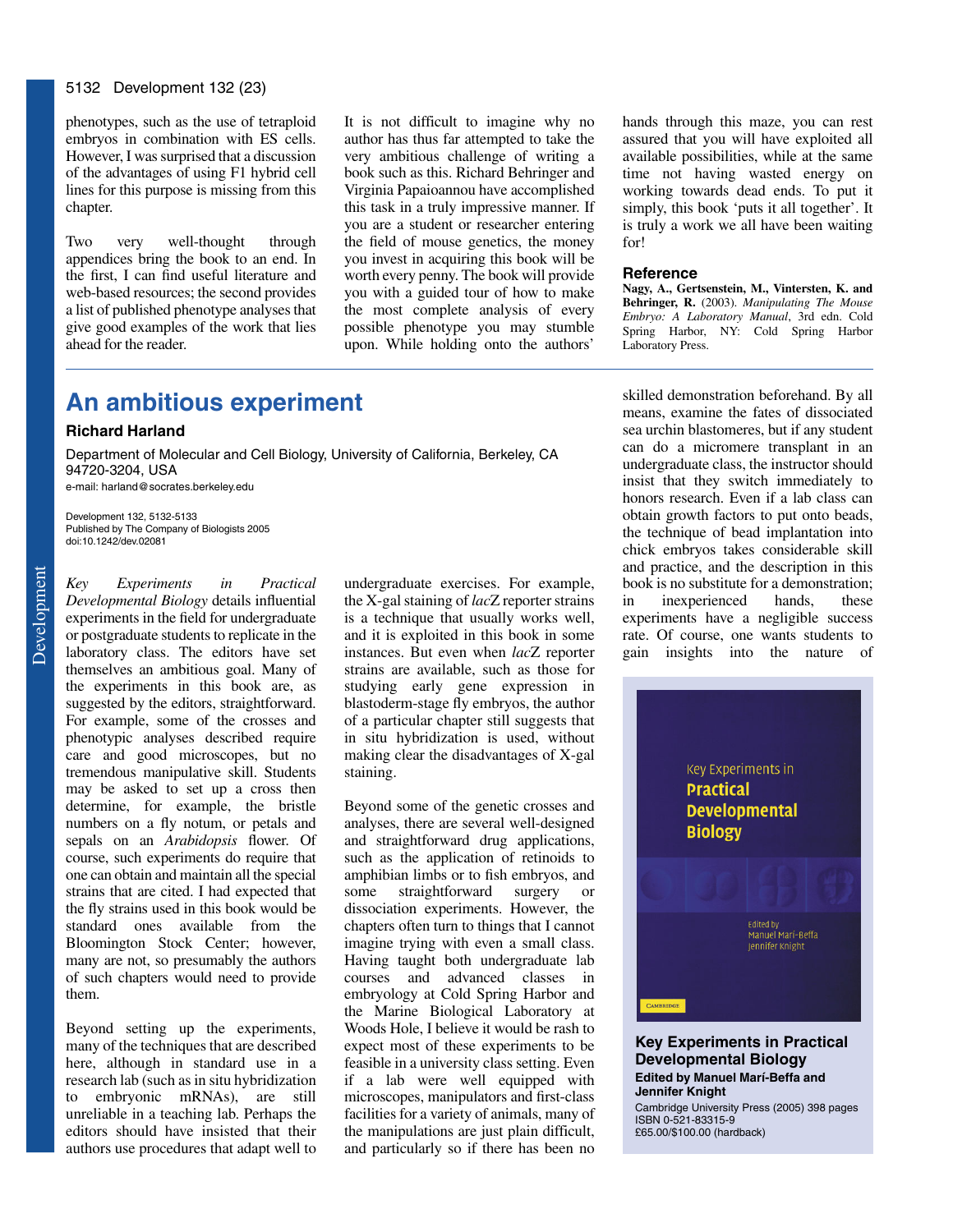understanding by doing experiments and seeing the reality and limitations of generating empirical data, but experiments need to be designed to give students a reasonable shot at success.

Although the book frequently aims too high, it is still a useful read for students. The methods are spelled out somewhat more clearly than in the primary literature, and the reader achieves more sense of an experiment than from a developmental biology textbook. In the book, each experiment is introduced, with the materials outlined along with preparation work for staff. Then the experiment is described step-by-step, and finally the expected results are discussed, as are the likely causes of failure. Alternative exercises and teaching concepts are given at the conclusion of each chapter. Thus, even the technically challenging experiments provide useful material for discussion, even though an experienced instructor would be needed to turn them into feasible laboratory exercises.

One hesitates to turn a lab class into spectator sport, but the book would be wonderful if accompanied by a DVD of demonstrations. Perhaps then the students could be content with watching how experiments are carried out, and only perform some of the more straightforward exercises. There are also some obvious gaps in the book's content. Lineage tracing in embryos is about as straightforward, yet rich in interpretation and discussion, as other more-detailed manipulations, but it is not discussed in useful detail. And as for grafting, I would like to have seen some experiments that use the experimental embryologist's mainstay: the amphibian embryo.

Is there a solution to designing high-level experiments for undergraduates? If the facilities are there, then the best solution exploits the expertise of the local instructors. They can carry out the demonstrations and design an experiment that works at least half of the time in inexperienced hands.

## **A grand new view from the embryo**

#### **Mary D. Kinkel and Victoria E. Prince\***

Department of Organismal Biology and Anatomy, The University of Chicago, Chicago, IL 60637, USA \*e-mail: vprince@uchicago.edu

Development 132, 5133-5135 Published by The Company of Biologists 2005 doi:10.1242/dev.02137

The field of 'evo-devo', the study of evolutionary developmental biology, is one of the most exciting in modern biology. Its appeal lies in the promise of delivering answers to the age-old question of where did we come from? The answers come from not one but two perspectives, which are intimately related but at two entirely different time scales. How did we, and the fascinating myriad of organisms we share this planet with, develop from embryos? And how did we reach our dramatically different morphological forms and functions via evolution? That evolutionary forces must act on developing embryos to produce differing body plans seems obvious, and yet the modern synthesis of evolutionary and developmental biology is a relatively recent phenomenon sparked by the discovery of genetic conservation across taxa. The evo-devo field is currently moving forward in leaps and bounds, and although there are limitless questions left to answer, some general principles have already emerged. The time is thus ripe for an accessible text on evo-devo that will be appealing and informative to a wide readership.

This challenge has been taken up by Sean Carroll, an evolutionary developmental biologist from the University of Wisconsin, whose own work has played a central role in putting evo-devo studies on the map. Carroll's new book is titled *Endless Forms Most Beautiful*, a quote from the final paragraph of *The Origin of Species* (Darwin, 1859) and it nicely sums up Carroll's attitude to his subject. The book is easy to read with a well-balanced combination of personal anecdote and hard science, is not too long, has beautiful color plates and is very reasonably priced. It is enjoyable because of the palpable enthusiasm and excitement that Carroll brings to his subject. His appreciation for the beauty of the natural world in all its infinite variety is contagious, and his desire to explain to us how this variety arose keeps the pages turning rapidly. Although we did find some aspects of *Endless Forms* frustrating, because of an overly narrow focus that led to missed opportunities, we nevertheless felt that, on the whole, it is a successful book with much to commend it.

*Endless Forms* is essentially a popular science book with a unique emphasis on developmental biology and the genetics of evolutionary change. It has been some time since any books that fall into this general niche were published: Kenneth McNamara's *Shapes of Time* (McNamara, 1997) and Carl Zimmer's *At the Water's Edge* (Zimmer, 1998) being the most obvious contenders. Carroll's book gives the reader an exciting picture of the resurgence of comparative developmental biology following the discovery of the unexpected conservation of Hox genes across taxa in the 1980s. The potential of developmental biology for solving evolutionary conundrums is enthusiastically conveyed, and Carroll gives a concise, informative history of the modern merging of these two disciplines. However, he defines evodevo narrowly as 'the comparison of developmental genes between species', thus giving his description of this new synthesis of evolution and development a decidedly genetic focus. As a consequence much of this book deals with the respective roles of gene products ('tool kit genes') versus cisregulatory regions ('switches') in generating diversity.

The book is organized around four main questions: (1) what are the rules for generating form; (2) how is the information encoded; (3) how does diversity evolve; and (4) what explains large-scale evolutionary change? In the first half of the book, questions 1 and 2 are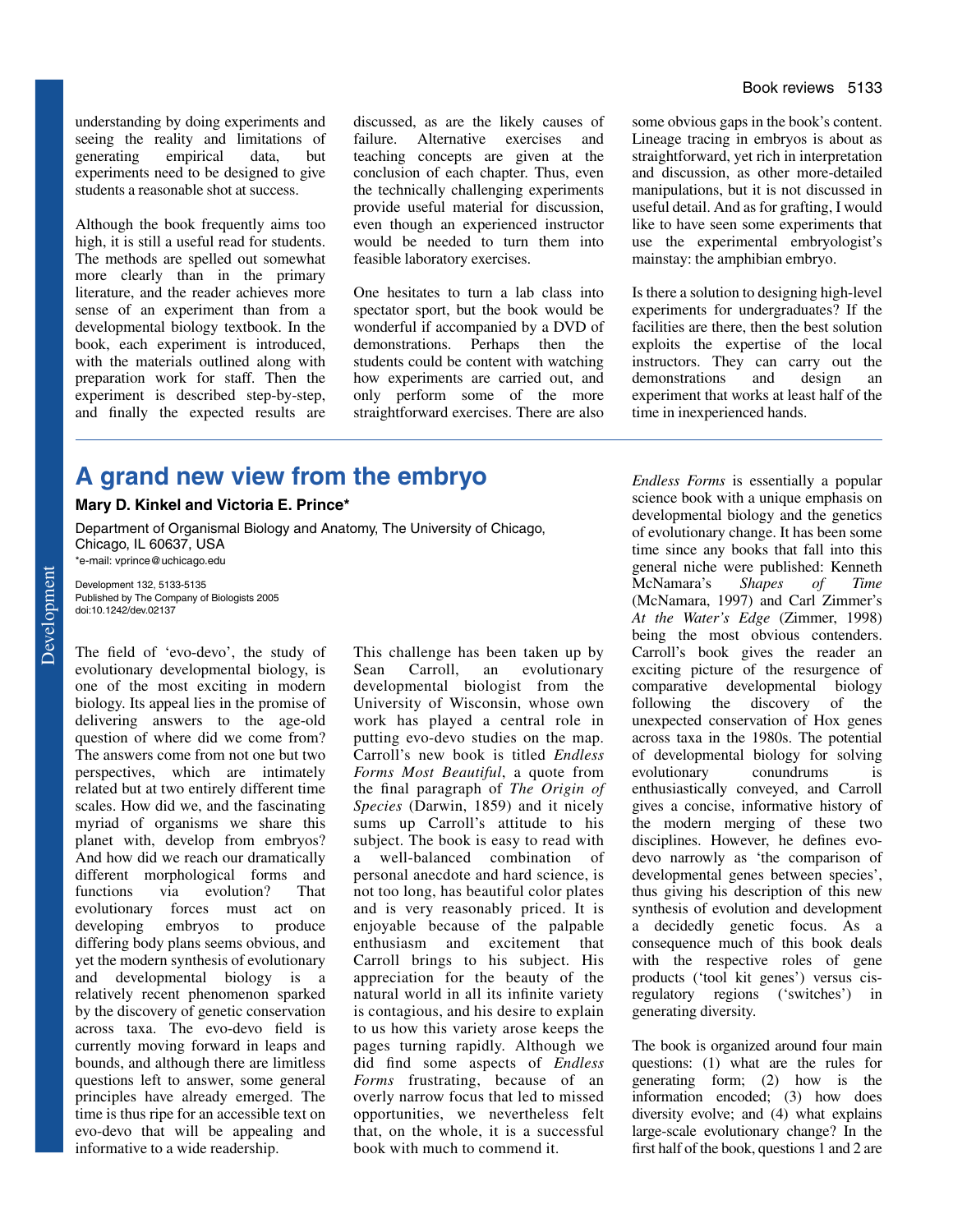#### 5134 Development 132 (23)

addressed through a fast-paced tour of developmental and molecular biology. It is difficult for us to gauge exactly how easy these chapters would be to follow for a complete novice, but they are certainly written in an accessible way, and Carroll tries hard to use lay-terms and analogies, rather than to introduce too much specialized terminology. His embryos have longitude and latitude rather than animal-vegetal and dorsoventral axes, and regulatory elements are termed 'switches' that act as 'GPS integrators'. For the most part these devices work well, although just occasionally they seem more likely to obfuscate than clarify: a description of limb axes that includes 'top (back)' and 'back (pinkie)' in a single sentence had us tying our fingers in knots. Remarkably, in just a couple of short chapters the book manages to effectively summarize all the major themes that a standard undergraduate developmental biology course is likely to touch on. This is followed by 'The Dark Matter of the Genome', a chapter using the pleasing cosmological analogy of non-coding DNA as dark matter of the universe to lead into a fairly detailed discussion of transcriptional regulation. Developmental biologists should not expect any revelations from these chapters, but they do provide some excellent fodder for teaching development to students who are not majoring in biology. This first part of the book on the making of animals succeeds well, and sets up the reader for the evolutionary biology to follow.

The second half of the book tackles the questions of diversity and evolutionary change from the new evo-devo perspective. We found this section of the book to be less consistent in quality. A chapter on human evolution owes much to a previous article of Carroll's, and is rather disappointing in its lack of a true evo-devo perspective. We think a discussion of heterochrony here could have helped to broaden the book as a whole. By contrast, the discussion of melanism works much better, and the chapter on butterfly spots is one of the most fascinating pieces of popular science writing that we've read; indeed, it can stand alone as a primer on mimicry.

The chapter focusing on the modification of appendages, an area where Carroll's own work has had a major impact, is nicely done and right up to date, including exciting ongoing work in the Kingsley laboratory on sticklebacks. However, one of our primary criticisms of this part of the book is that it tends to give us the evo-devo world according to Carroll. That is a world controlled almost exclusively by changes in cis-regulatory elements. Studies in this area, many from Carroll's own lab, have been both successful and enlightening; but they do not provide a full story. There is no reason to suppose that important evolutionary changes at the genetic level will not be uncovered wherever they are looked for. As our understanding of gene regulation and protein function becomes more sophisticated, we will find



**By Sean B. Carroll** W. W. Norton (2005) 288 pages. ISBN 0-393-06016-0 \$25.95 (hardback)

evolution at every level of gene activity. In addition, whereas Carroll downplays changes in coding sequences, because pleiotropy makes it difficult for proteins to change while remaining functional, he de-emphasizes the role of gene duplication and other mechanisms in releasing genes from these constraints to allow new functions to evolve.

Carroll's focus on 'tinkering' with existing morphology via changes in cisregulation, and on the somewhat obscure Williston's law of specialization and reduction in serial homologs, does not lead him to ignore larger scale changes and the acquisition of novelties. However, we finished the book feeling that these areas remained under-explored. For example, there is little to complain about in Carroll's description of the Cambrian explosion, but it neglects to discuss how the different phyla, and their already complex array of 'tool kit genes', arose in the first place. Sadly, despite Carroll's consistent attempts to use evodevo to dispel intelligent design (ID) ideas, this omission can even be misinterpreted as fuel for the ID 'theory': a review of the book at Amazon.com from an ID proponent goes so far as to pose the question of 'Who put the tools in the tool kit?'

In parts of this second section of the book, we felt that the reader is left to guess at how evolution works. Carroll pronounces that evolution always proceeds by incremental gradual change, and does not present the ongoing debate of the relative importance of gradualism versus punctuated equilibrium. It is difficult for the reader to reconcile the origin of novelties with the idea that change is always incremental. For evolution of human characters such as brain size, we are told that there was likely to be 'selection for variants of many genes, responsible for small increments of differences…over sustained intervals of many thousands of generations'. Yet evolution of human brain size during the Pleistocene Epoch is described by Carroll as occurring through two rapid phases of expansion punctuated by a period of stability. The reader is left to try to connect the dots between the pattern seen in the fossil record and evolution proceeding in small increments. The concept of the hopeful monster is introduced, then quickly discarded as a specter vanquished by evo-devo. Here, we think, Carroll does Richard Goldschmidt a disservice. Although much of Goldschmidt's *The Material Basis of Evolution* has proved to be wrong, his discussion of macroevolution and its relationship to changes in developmental timing, embodied in the concept of the hopeful monster, has some enduring value. Unfortunately, Carroll doesn't mention Goldschmidt, and anachronistically discusses hopeful monsters in terms of Bateson's work on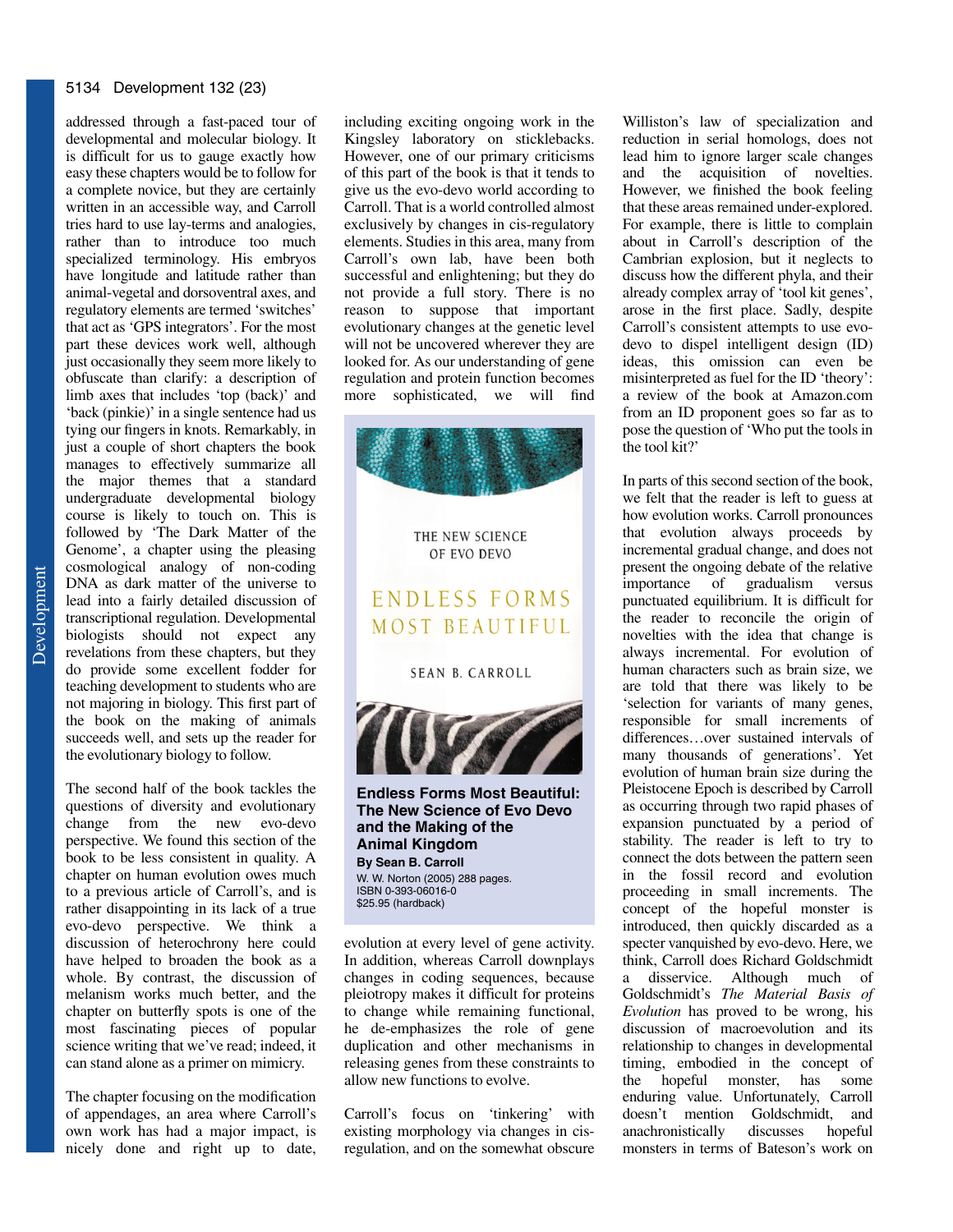discontinuous variation (Bateson, 1894). Although Carroll shows us how evo-devo has identified genes that allow or cause large morphological changes, he then tells us there is no need for nature to make jumps to produce diversity. What does explain large-scale evolutionary change? Ultimately, this question is not fully addressed.

Despite our criticisms, we feel that this book fills a much-needed gap. If you are a developmental biologist tightly focused on a single model organism and wondering what evo-devo is all about, then we highly recommend the nondevelopmental chapters of *Endless Forms.* Carroll suggests that the book is appropriate not only for students and educators, but also for those interested in complexity and for the large number of natural history buffs. The book should appeal not only to these readers, but also to a wider audience, and its conversational tone, together with its clever use of photographs and diagrams, will augment their enjoyment, as well as their understanding.

#### **References**

**Bateson, W.** (1894). *Materials for the Study of Variation Treated with Especial Regard to Discontinuity in the Origin of Species*. London, New York: Macmillan.

**Darwin, C.** (1859). *The Origin of Species.* London: John Murray.

**Goldschmidt, R.** (1940). *The Material Basis of Evolution*. New Haven, CT: Yale University Press.

**McNamara, K.** (1997). *Shapes of Time: The Evolution of Growth and Development*. Baltimore, MD: The Johns Hopkins University Press.

**Zimmer, C.** (1999). *At the Water's Edge*. New York: Free Press.

## **Encyclopedia Drosophilidiana**

#### **Ralph J. Greenspan**

The Neurosciences Institute, 10640 John Jay Hopkins Drive, San Diego, CA 92121, USA e-mail: greenspan@nsi.edu

Development 132, 5135-5136 Published by The Company of Biologists 2005 doi:10.1242/dev.02000

There are three foundational dates in the history of encyclopedism: 500 CE for the completion of the Babylonian *Talmud*, 1751 for the publication of the *Encyclopédie* (Diderot and D'Alembert, 1751) and 1989 for the initial publication of Drosophila*: A Laboratory Handbook* (Ashburner, 1989). For the first, it is unlikely that any reviews were solicited or written. For the second, one of its originators, Denis Diderot, reviewed it himself (favorably). For the third, now released in its second edition, the task of reviewing 1409 pages of the most comprehensive, meticulously organized, thoroughly referenced and exhaustively detailed compendium of Drosophilology ever to be undertaken is challenging, to say the least.

All three encyclopedic landmarks have had major impacts on science. Talmudic disputation and hair-splitting became the paradigm for cellular immunology in its heyday. Diderot and D'Alembert's *Encyclopédie* provided the first comprehensive compilation of the length and breadth of human knowledge, including a survey of natural philosophy (i.e. science). Ashburner's understated title, Drosophila*: A Laboratory Handbook*, belies the enormity and thoroughness of his original treatment of the subject, which has now become even more enormous and even more thorough (if such a thing is possible) in its new, triple-author incarnation as Ashburner, Golic and Hawley. It would suffice to say that any laboratory serious about working with the little fruit fly needs at least one copy of this book.

All three authors have fly credentials as sterling as one could want. Although not a progeny of the standard fly lineage (documented in Keith Maggert's *Fly Researcher's Pedigrees*; see http://flybase.bio.indiana.edu/allieddata/lk/pedigree.html), Ashburner has taught himself seemingly everything there is to know about the organism and its genetics, and has interacted with virtually everyone in the fly world. Golic and Hawley are progeny of the Larry Sandler lineage, steeped in the traditions of meiosis, hard-core chromosome mechanics, fly lore and scholarship. Moreover, they all have intimate knowledge as either the originators or practitioners of the new hybrid genetic/molecular techniques that endow the fly with the degree of versatility and experimental prowess that makes it stand above all other systems. But the breadth and depth of the subjects treated goes far beyond the combined research expertise of all three authors.

As one would expect, all genetics-related subjects are explored and documented – for example, chromosome cytology, chromosome aberrations, mutants and mutagenesis, mitotic recombination, mosaic techniques, aneuploidy, sex determination, and dosage compensation – as well as their contemporary counterparts in the molecular characteristics of the fly genome and the newer combined molecular-genetic techniques (such as, for example, homologous recombination). Beyond these subjects, reproductive biology, the principles and techniques of its husbandry, and diseases and parasites are



1409 pages ISBN 0-87969-706-7 £115.00/\$185.00 (hardback)